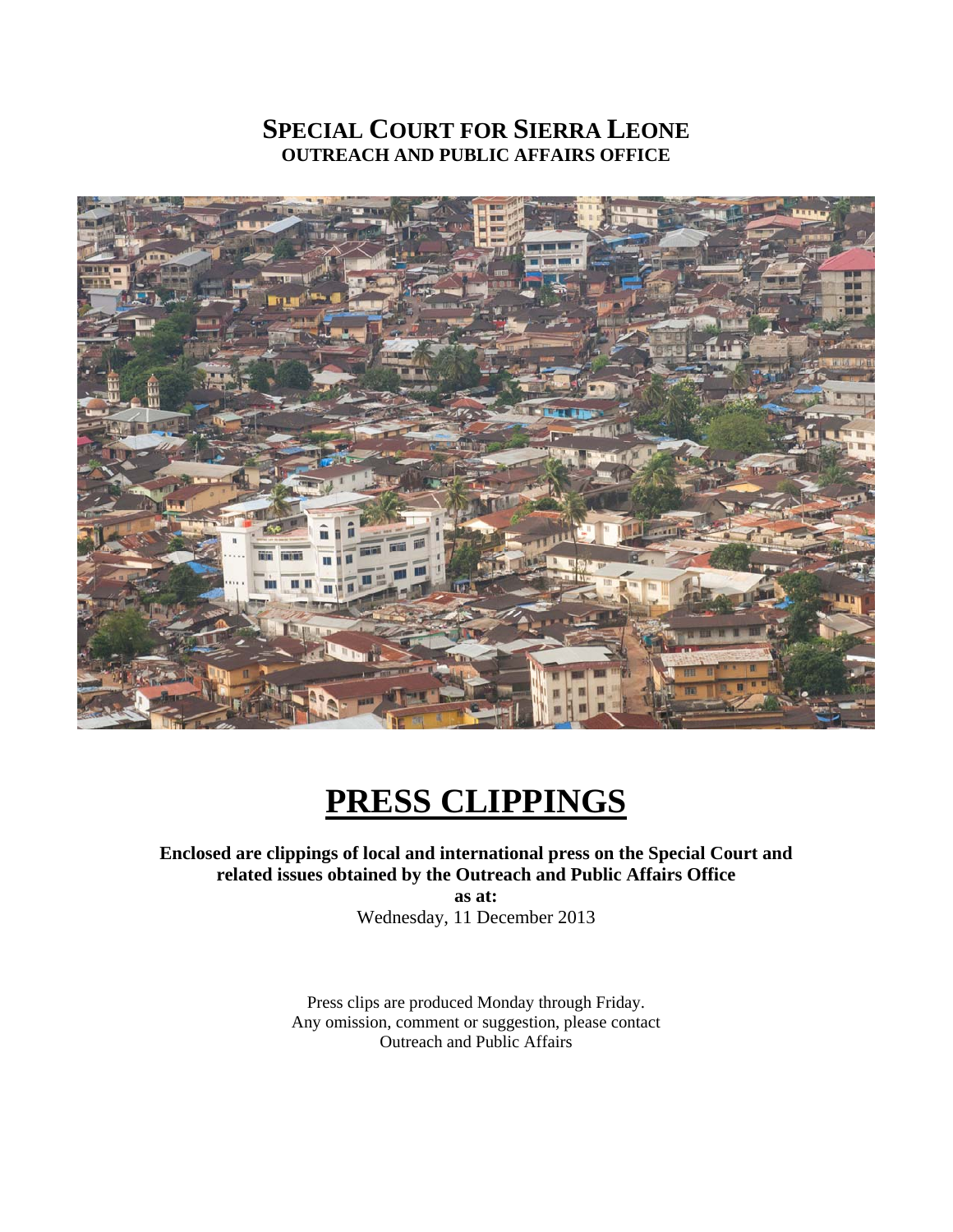| <b>Local News</b>                                                                      |              |
|----------------------------------------------------------------------------------------|--------------|
| How Healthy is the Status Quo of Sierra Leone Criminal Justice System? / The Owl       | Page 3       |
| <b>International News</b>                                                              |              |
| Sanctions Lifeline for Urey - UN Verdict / Frontpage Africa                            | Page 4       |
| Still a Fragile State - UN Maintains Sanctions On Post-War Nation / Frontpage Africa   | Page 5       |
| Yeaten Remains Threat to Peace / The News                                              | Page 6       |
| Nicholas Koumjian Appointed as New International Co-Prosecutor / EEEC                  | Page 7       |
| Economics by Other Means: War, Poverty and Conflict Minerals in Africa / Truth-Out.org | Pages $8-10$ |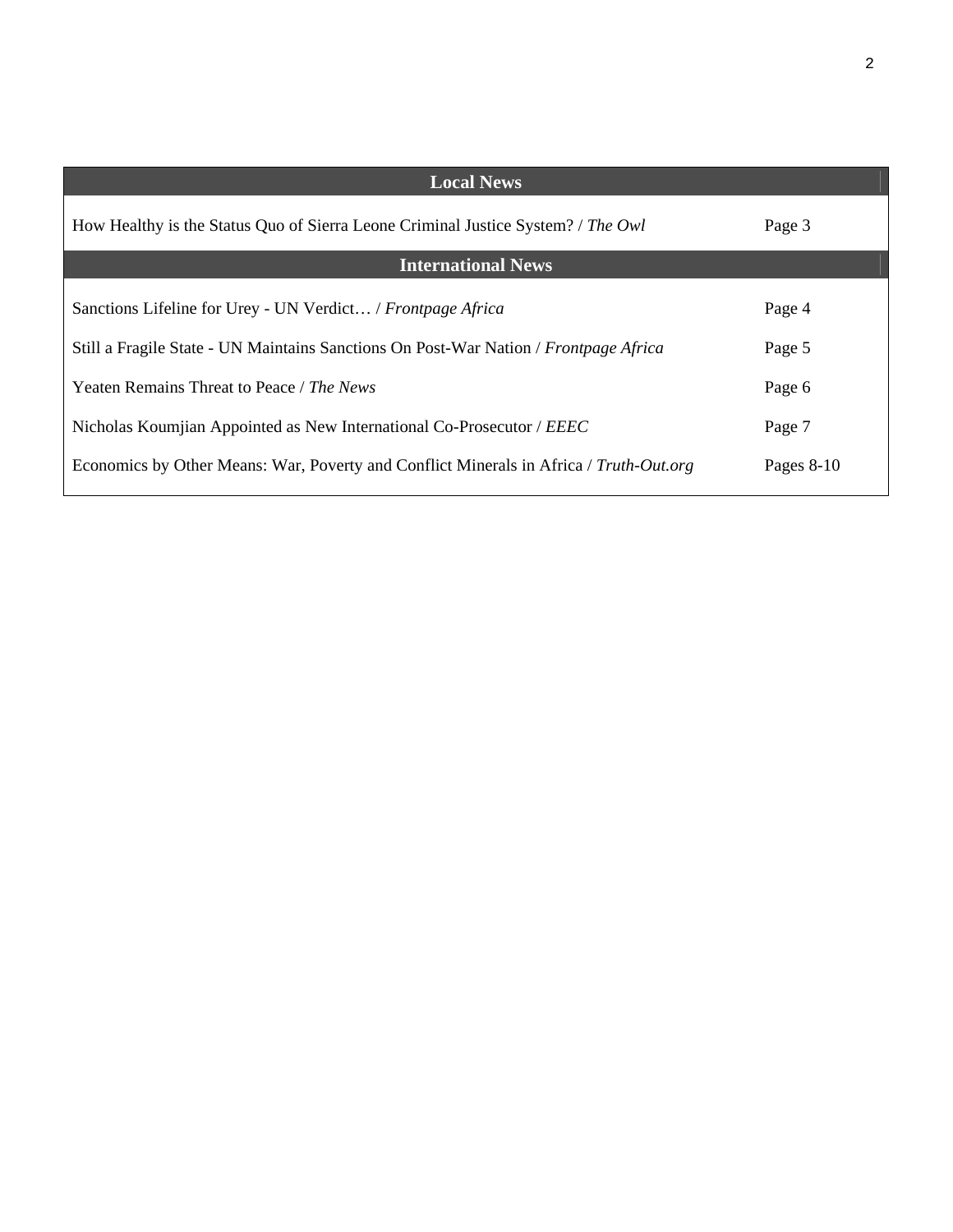## **OPINION** How healthy is the status quo of Sierra Leone criminal justice system?



**Author: Thonkla Bangura** 

Some of the depraved cultures of business as usual which are eating the fabric of ethical behaviour in Sierra Leone have to be disowned if we are serious about tangible development. Rape, with utter impunity is one of these cultures. Raping a woman or man is not force majeure it is an irresponsible act which severely inflicts inconsolable pains on the fragile victim and equally causing a life term fear and trauma in the mind-set of that person.

Inter alia, the essence of this article is to reignite the contemporary debates about the perpetual rape perpetrated against vulnerable women across the country, the recent shootings of unarmed civilians and students by some immoral police officers and the blatant failure and the ratio decindendi by the quango Anti-Corruption Commission to attain plausible justice of high profile primafacie cases brought to generic courts is simply a National disgrace and inattentive legal erred hard to gulp.

The purpose of the Criminal Justice System is to deliver justice for all, by convicting and punishing the guilty and discouraging them from re-offending, while protecting the innocents. Selective justice protecting the rich and most powerful whilst persecuting the plebs should not be prevalent in our society because it undermines the integrity and impartiality of our Judicial System and hence propagate animosity across the board.

Frankly, some of these legal anomalies that we are too bashful to confront are testing the well-being of our judicial system which is a pivotal pillar that underpins our democratic credentials on the face of it. Further, it is conspicuous that the world is watching Sierra Leone progress very

closely, our success and democratisation strength are measured on some of these issues that we are too shy from time to time to challenge. We should never flutter in our quest but fiercely and vigorously determine to pursue our mission to develop an emerging economy by confronting these challenges testing our integrity.

Meanwhile, in the United Kingdom in pursuant to sections (2-3) of the Sexual Offences Act 2003, forceful sexual penetration even with your legally married wife without her consent is tantamount to RAPE and the consequence is your precious time or liberties are bitterly spent behind BARS! This is no sheer hyperbole it is a fact that underpins a legal framework encompass with draconian laws that sting like a stingray. What have we recently, as Sierra Leone apart from the media, but corpus Juris i.e. Bar Council, Judges, politicians, religious leaders and communities done to confront and exterminate this pernicious act of sexual vandalism against our sisters, children and mothers that we are obliged to protect in society? An inactive law that does not sting the culprit is classed as a sleeping law full stop.

Freedom of Speech enshrined into our domestic constitutional pot is a vital tool  $10<sup>1</sup>$ combat rape perpetrators. Notwithstanding, the red line must not be crossed but could be flirt with or bend to publish legitimate articles to disseminate the pains and fear caused by rape.

There should be no safe haven for rapists in Sierra Leone, we should make all vicinities difficult for them to strive and also advocate<br>for the application of the nuclear option in order to equally traumatise these scumbags roaming across the country.

The media should enjoy the blessings by having the intra vires under freedom of expression to publish photos and addresses of these criminals to deter them causing further pains on women. Anyone found culpable of rape having reconciled the actusreus and mens rea must be banned from holding public office or any position of trust for good.

That has to be the bottom-line going forward. Infringing on the Human Rights of rape victims has given us the utter justification to infringe upon the rights of these rapists by publishing their photos and addresses. It is a reasonable deterrence and proportional approach in my view.

The burden to act or the moral prerogative is on us as citizens to vent out the message by connecting the dot from Waterloo to Lumley against these paedophiles raping our women with pleasure to quench their sexual thirst.

Sexual assault against either a man or woman, is deemed as sexual terrorism. trespassing someone's private property, a breach of Human Rights, crime against humanity and a curse to our integrity as Sierra Leoneans.

Thus, zero tolerance and causing distress on proponents of rape has to be our duty to deter this outrageous grievous bodily harm to become integral in our country.

Meanwhile, addressing another burning issue on the public domain which is the duty of police officers in a state .If I could coherently reiterate this point, Police officers prime duty is to protect the lives and properties of the natives of that country. from time to time.

Turning guns against your very own citizens that you are paid and sworn to protect does not only mean shredding the police code of conduct but bringing anarchy and distress in a country dusting itself from the ruins of a decade vicious civil war.

In addition, Police officers, Doctors, Politicians and the Army etc to remind some seepties are under legal duty to protect the lives of all and sundry in society failing to do so is a legal justification which makes your position untenable and thus resignation or dismissal instantaneous.

The desire to shoot and killed unarmed civilians especially school goers are not palatable in this day and age therefore the reckless act must stop with no condition attached.

Sierra Leone is no North Korea where torture and inhumane treatments is normal: our country is one of the most tolerance states in Africa where everyone is a citizen. Our behaviours particularly those of police officers have to mirror this ethical standard and legitimate expectation consistently.

We don't shoot these people when we want them to cast their votes for us; instead we lulled them, patronised with them and dumped them as we please. We are all equal before the law, the modus operandi of the Justice System should not be seeing to discriminate against a section of the community, and the application of the law has to be holistic to enhance the integrity of our Justice System.

As a feminist and a democrat, this is my proposition to fight back against those junkies and cannibals who see women as easy meat. Finally, Salus populi suprema lex esto, adios.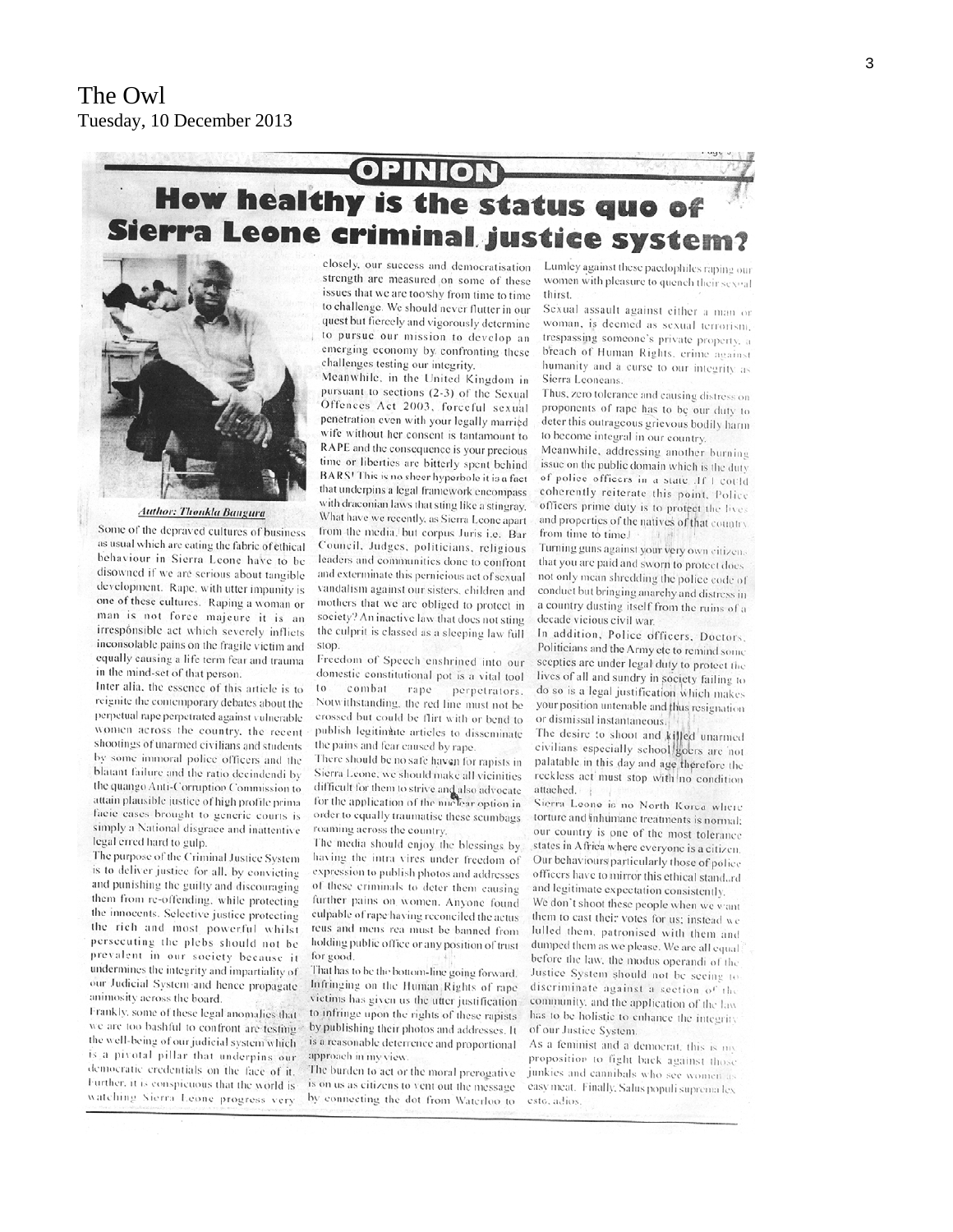Tuesday, 10 December 2013

## **Sanctions Lifeline for Urey - UN Verdict Could Boost Potential Quest for Presidency**

Monrovia — Light appears to be at the end of the tunnel for Benoni Urey. The erstwhile former head of the Liberia Maritime Authority during the Charles Taylor era, who has been languishing on the United Nations Travel ban and assets freeze ban for years, may finally be on the verge of having limitations on his movement restored with calls for the UN to relax sanctions imposed on prominent figures from the Charles Taylor era, by the United Nations Panel of Experts.

Urey, whose relationship with the ruling Unity Party government was strained in the wake of the 2011 presidential and legislative elections because of his support for the opposition Congress for Democratic Change, was left in the cold last July when the UN Security Council dropped several of his peers from the Taylor era off the list of 17 Liberians which included the ex-wives of former President Taylor: Agnes and Jewel, former Senator Adolphus Dolo, once a key Taylor military ally, former minister Reginald Goodridge and Taylor's former economic advisor, Emmanuel Shaw, who was accused of organizing arms deliveries, had a travel ban and assets freeze lifted. John Richardson, a former security advisor, also had his travel ban removed as was Chief Cyril Allen. The sanctions list once contained over 55 names.

#### **Flirting with CDC**

The panel's recommendation if implemented could boost Urey's reported presidential quest. Speculations have heightened in recent weeks that Urey is contemplating a run for the presidency and has been flirting with the opposition Congress for Democratic Change. It is unclear whether the move points to a marriage with football legend George Weah or a political play to gain CDC's support. Urey was recently given a prominent speaking spot at the CDC's membership drive.

In its latest report, the panel said evidence collected by the Special Court for Sierra Leone and reviewed by the Panel has shown that, while serving as Commissioner of Maritime Affairs, Urey authorized payments for arms purchases from Serbia from the accounts of the Maritime Bureau in 2000. The accounts were set up to disburse payments in late 1999; the first shipment of arms arrived from Serbia in 2001 or 2002. The evidence indicates, however, that in approving the funds Urey was acting on the orders of Taylor.

Urey, according to the panel, currently serves as the Chair of Lonestar Communications Corporation, which is one of the largest taxpayers in Liberia. He owns 20 per cent of the company's shares through PLC Investment Limited, a Liberian company that is in turn owned by IDS and Nexus -- two other Liberian companies established in 1989 with anonymous bearer shares.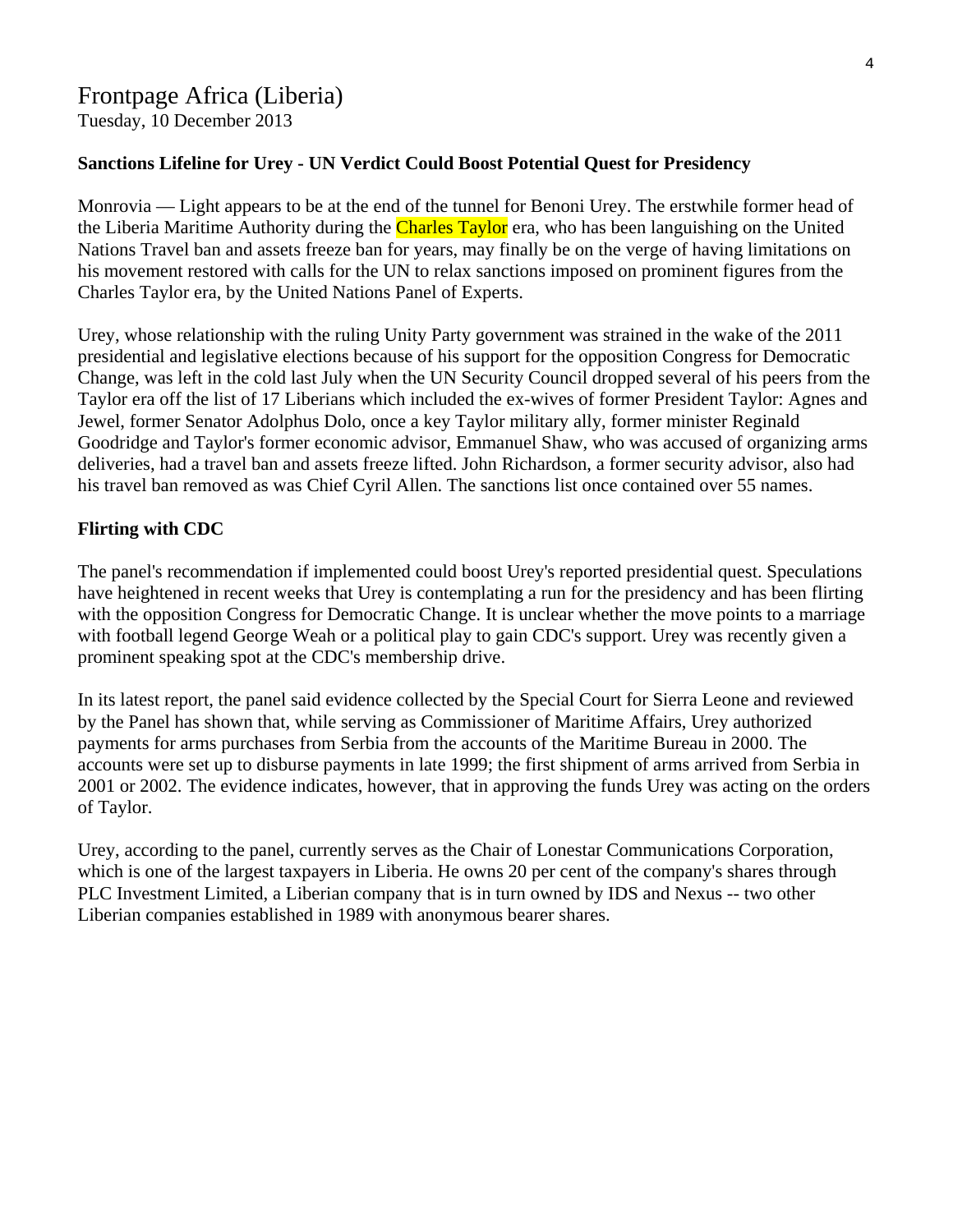## Frontpage Africa (Liberia)

Wednesday, 11 December 2013

#### **Still a Fragile State - UN Maintains Sanctions On Post-War Nation**

The United Nations Security Council has alarmed that while significant progress has been made in Liberia since the end of the civil war, the situation in the post-war nation Liberia remains fragile and continues to constitute a threat to international peace and security in the region.

In the same vein, the council voted unanimously to maintain an arms embargo on the post-war nation, which was battered by back-to-back civil wars from 1989 to 2003; a travel ban on named individuals, and an asset freeze against former Liberian president Charles Taylor, his key allies and associated companies. The resolution adopted however requested the committee monitoring sanctions to review all those subject to the asset freeze within 90 days and determine whether they should still be subject to sanctions.

The resolution ordered the panel to renew the measures on travel imposed by paragraph 4 of resolution 1521 (2003); (b) To renew the measures on arms, previously imposed by paragraph 2 of resolution 1521 (2003) and modified by paragraphs I and 2 of resolution 1683 (2006), by paragraph 1 (b) of resolution 1731 (2006), by paragraphs 3, 4, 5 and 6 of resolution 1903 (2009), and by paragraph 3 of resolution 196l (2010), and to modify the associated notification requirements as follows: (i) Notification for non-lethal materials and associated training is no longer required."

According to the council, the Liberian authorities shall have the primary responsibility to notify to the Committee at least five days in advance of the shipment of any supplies of lethal arms and related materiel, or any provision of assistance, advice or training related to military or other security sector activities for the Government of Liberia.

The council also ordered a review of all sanctions in six months "with a view to modifying or lifting all or part of the measures" depending on Liberia's progress toward disarming combatants, reforming its security sector, fully implementing a peace agreement, and maintaining stability throughout the country.

The council, acting under Chapter VII of the Charter of the United Nations, decided in a resolution Tuesday to extend the mandate of the Panel of Experts appointed pursuant to paragraph 9 of resolution 1903 (2009) for a period of 12 months from the date of adoption of this resolution to undertake among other things, the conducting of two follow-up assessment missions to Liberia and neighboring States, to investigate and compile a midterm and a final report on the implementation, and any violations, of the measures on arms as amended by resolution 1903 (2009), and including the various sources of financing for the illicit trade of arms, on progress in the security and legal sectors with respect to the Government of Liberia's ability to effectively monitor and control arms and border issues, and on the Government of Liberia's progress on meeting notification requirements.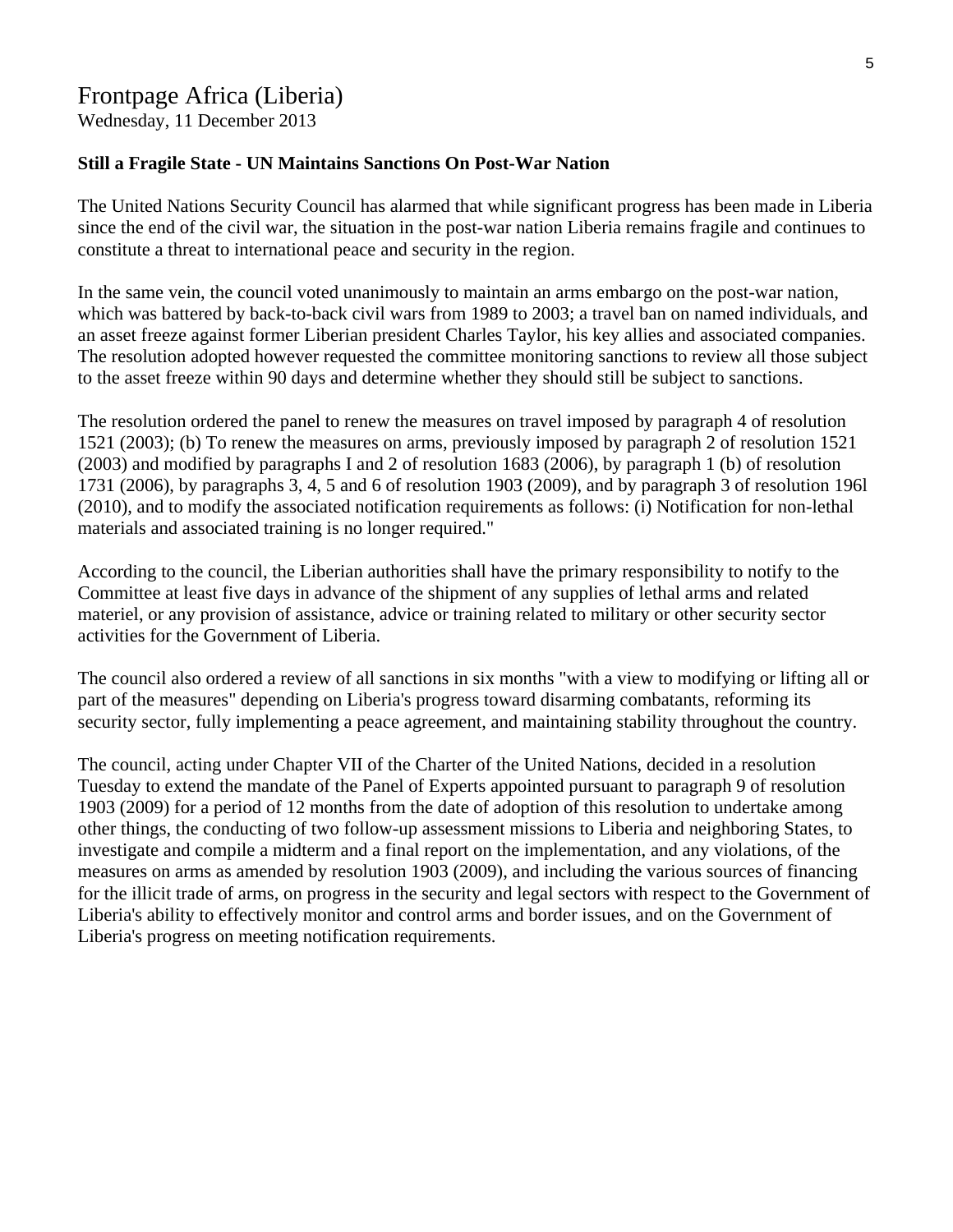## The News (Liberia) Monday, 9 December 2013

#### **Yeaten Remains Threat to Peace**

The whereabouts of Benjamin Yeaten, former security chief to ex-Liberian president Charles Taylor remain unknown. However, the latest report of the UN panel of experts has indicated that Yeaten, a notorious commander of the Anti-Terrorist Unit (ATU), still remains a threat to peace in Liberia.

Yeaten, still on the assets freeze and travel ban list, according to the panel, is believed to have recruited Liberian mercenaries on behalf of FRCI group to fight in the Ivorian post-electoral conflict in late 2010 and early in 2011.

The panel says Yeaten reportedly conducted this operation from Côte d'Ivoire. The Panel also said that it received persistent rumors in 2012 and 2013 that Yeaten was involved in recruiting Liberian mercenaries in Nimba County to fight against FRCI, and also to undermine stability in Liberia, but has not been able to independently verify this information.

The panel said it has not obtained any information concerning Yeaten's assets. However, because of his activities to recruit mercenaries in Liberia (as outlined above), the assets freeze pertaining Yeaten should be maintained.

The Panel added that it has been informed on multiple occasions, in 2012 and 2013, by several highranking officials of the Government of Liberia that Yeaten resides in Togo. The Panel has sought further details concerning Yeaten's possible residency, but has not been able to verify such information independently.

The Government of Liberia charged Yeaten with murder in absentia and issued an arrest warrant for him in 2009; it still considers Yeaten a threat.

Notwithstanding, the Panel concurs with the assessment that Yeaten remains a threat to peace and security in Liberia and the sub-region.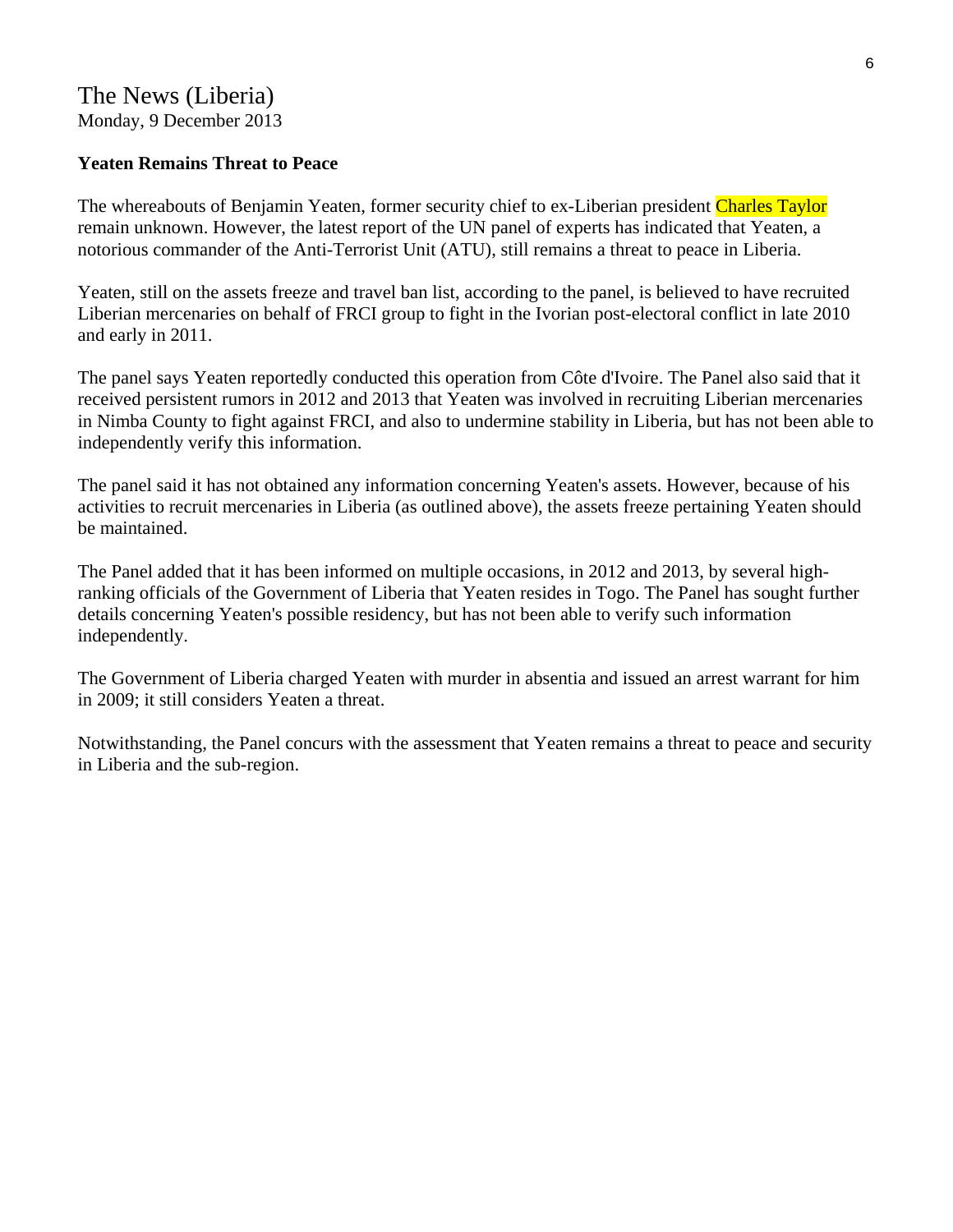EEEC Wednesday, 11 December 2013 Press Release

#### **Nicholas Koumjian appointed as new international Co-Prosecutor**

Following the nomination by the United Nations Secretary General Ban Ki-moon, and the approval by the Supreme Council of the Magistracy, His Majesty the King Norodom Sihamoni has appointed Mr. Nicholas Koumijian (USA) as new international Co-Prosecutor in the Extraordinary Chambers in the Courts of Cambodia (ECCC).

Prior to his appointment, Mr. Koumjian was Senior Appeals Counsel for the prosecution of the former President of Liberia, Charles Taylor at the Special Court for Sierra Leone. He represented Abdallah Banda and Saleh Jerbo before the International Criminal Court in a case involving the situation in Darfur, and assisted victims from the Ivory Coast on a pro-bono basis. He was previously Principal Trial Attorney for the trial of Charles Taylor, headed the UN-funded Serious Crimes Unit in East Timor, and was a trial attorney at the International Criminal Tribunal for the Former Yugoslavia and State Court of Bosnia and Herzegovina. Before entering the international arena, Mr. Koumjian worked as a prosecutor in Los Angeles for twenty years.

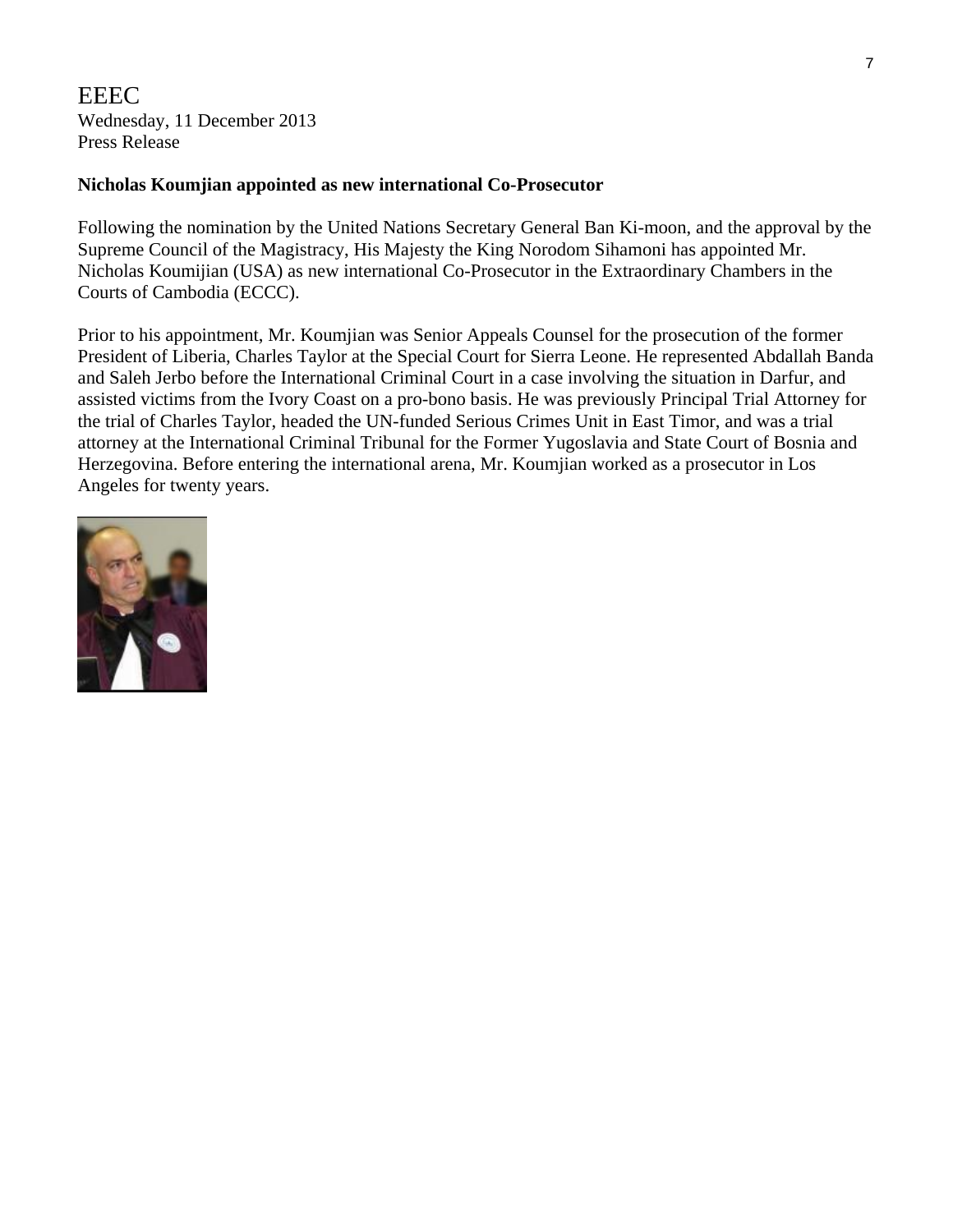## Truth-Out.org Monday, 9 December 2013 http://www.truth-out.org/news/item/20517-economics-by-other-means-war-poverty-and-conflictminerals-in-africa

## **Economics by Other Means: War, Poverty and Conflict Minerals in Africa**

By Kwei Quartey, Foreign Policy in Focus | News Analysis

Throughout the postcolonial period, internecine warfare—along with the poverty and underdevelopment that attend it—has been endemic to sub-Saharan Africa. The images are depressingly familiar: government forces fighting against armed rebel militias; terrorized, starving refugees fleeing for their lives; villages burned to the ground; women raped and men tortured.

Conflict seems to radiate from the continent's heart. A 2001 Institute of Development Studies (IDS) report listed 28 sub-Saharan African countries that have been embroiled in some form of warfare since 1980, including Angola, Burundi, Chad, the Democratic Republic of the Congo, Ethiopia, Liberia, Rwanda, Somalia, and Sudan along with many others. Many have suffered fatalities in the hundreds of thousands along with the maiming and traumatization of countless victims.

And then there is the broader toll. "Armed conflict," observes the IDS report, "is arguably now the single most important determinant of poverty in Africa," although the linkages between conflict and poverty remain poorly documented and inadequately understood.

The authors suggest that the continent's often overlapping conflicts have arisen in various ways out of the "profound legitimacy crises" of post-colonial African governments, with the fracturing of weak states and the emergence of warfare as a means of accumulating power and wealth driving an endless cycle of violence. And with the drop in foreign assistance to many governments and rebel groups resulting from the end of the Cold War, belligerents have become more dependent upon private sources of support to sustain their military and political activities.

With largesse from Moscow, Washington, and the former imperial capitals no longer assured, armed groups now search for riches within their own borders—in diamond mines, gold pits, oil wells, and rare earth deposits. The struggle for control of these resources has become a source of endless strife.

## **Markets and Mayhem**

In a 2001 study called The Political Ecology of War: Natural Resources and Armed Conflicts, researcher Philippe Le Billon analyzed the role of natural resources in armed conflict, both their scarcity and abundance. "The availability in nature of any resource is…not in itself a predictive indicator of conflict," he wrote. "Rather, the desires sparked by this availability as well as people's needs (or greed), and the practices shaping the political economy of any resource can prove conflictual, with violence becoming the decisive means of arbitration." In other words, resource deposits themselves are not good predictors of conflict, but in an unstable political environment, resource markets can be.

Diamonds—an extremely valuable, if useless, commodity—were once marketed in the affluent West as "a girl's best friend." At the same time, they also became the best friends of the warring parties that brought havoc to Angola and Sierra Leone.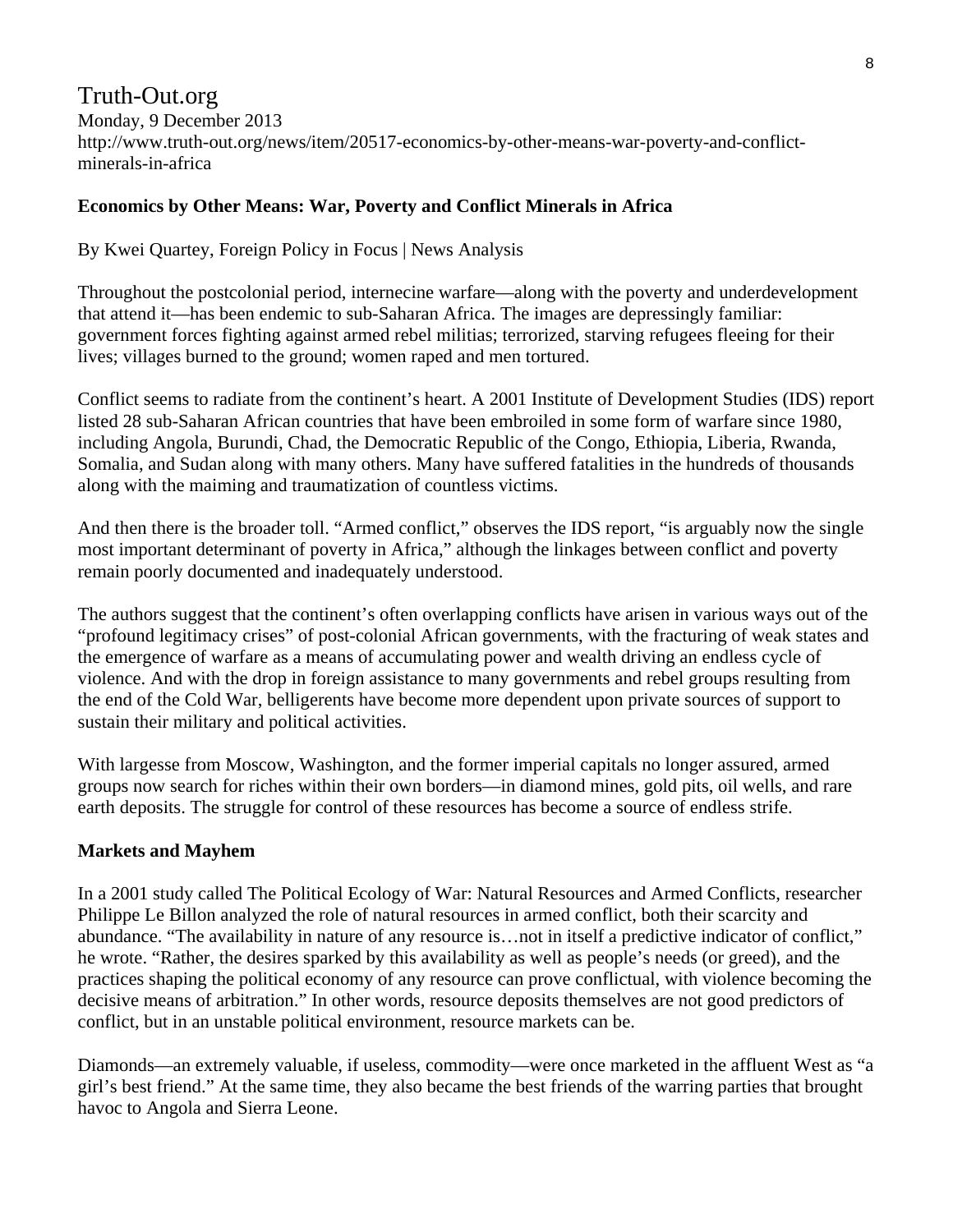In the latter conflict, rebel-turned-Liberian-President Charles Taylor supplied weapons to the Rebel United Front (RUF)—an armed group in neighboring Sierra Leone that was notorious for terrorizing the population by hacking off limbs of civilians—in exchange for so-called blood diamonds. Beginning in 1991, the civil war lasted 10 years. As early as 1994, more than 50,000 people had been killed and about half the country's 4.5 million people displaced. Even now, in peacetime, the effects of the strife still linger. The reconstruction needs are overwhelming, and the notorious and cruel amputations carried out by the RUF have irrevocably damaged a major segment of the workforce, not to mention setting in place a heavy economic national burden of medical care for these amputees.

The diamond trade has fueled violence farther down Africa's Atlantic coast as well. In the Angolan civil war that raged from 1974 to 2001, the National Union for the Total Independence of Angola (UNITA) sold diamonds valued at \$3.72 billion to finance its war with the government. It continued to do so in spite of the United Nations Security Council Resolution 1176 banning the purchase of Angolan blood diamonds.

But few cases can compare to the ongoing war in the DRC, an immense country with enormous natural resources that has been embroiled in what has been called Africa's world war. Since fighting began in the 1990s, millions of people have died in the war's overlapping and interlocking conflicts.

In early November 2013, the militia group M23 surrendered after its defeat by the DRC army. Despite the general jubilation greeting this news, critics have warned that if no effort is made to address the root sources of violence in the eastern Congo—which include simmering ethnic tensions and a lucrative minerals trade—some other rebel group could easily arise in M23's stead.

In the DRC, the mineral that has up until recently fueled the war is called coltan, short for columbitetantalite, from which tantalum is extracted. The tantalum capacitor is a stable and reliable component in smartphones, DVD players, laptops, hearing aids, and other devices. This has led critics of the mineral trade to lampoon smartphones as "blood phones," a designation particularly aimed at the iPhone, although Apple is by no means the only guilty party. However, there are some indications that miners have switched to digging for gold, which has become much more profitable than the other so-called conflict minerals: tin, tungsten, and tantalum, known as the "three Ts."

International markets for conflict commodities have often roped former colonial powers into resource wars directly. A case in point is Nigeria, where the entrenched hand of the British played a conniving role during the Nigerian civil war of 1967-1970. Charismatic Colonel Odumewu Ojukwu led the attempted secession of southeastern Nigeria, which was to be called Biafra. If successful, the breakaway would have cut the oil production of the Federal Republic of Nigeria in half. The military government in Lagos, headed by General Yakubu Gowon, was not the only one panicked over the potential loss of all that crude oil. So were the British, who went on to aid Gowon with a steady supply of weapons. Abetting Gowon's food blockade of Biafra, the British contributed to the starvation of Biafrans.

Images of skeletal, pot-bellied children shocked the world, but the position of the British was clear: "The sole immediate British interest in Nigeria," wrote Commonwealth Minister George Thomas in August 1967, "is that the Nigerian economy should be brought back to a condition in which our substantial trade and investment in the country can be further developed, and particularly so we can regain access to important oil installations.

While Britain supported Nigeria, France and other countries covertly supplied weapons to Biafra. Did oil cause the Nigerian civil war? No. But was it an important contributing factor? Certainly.